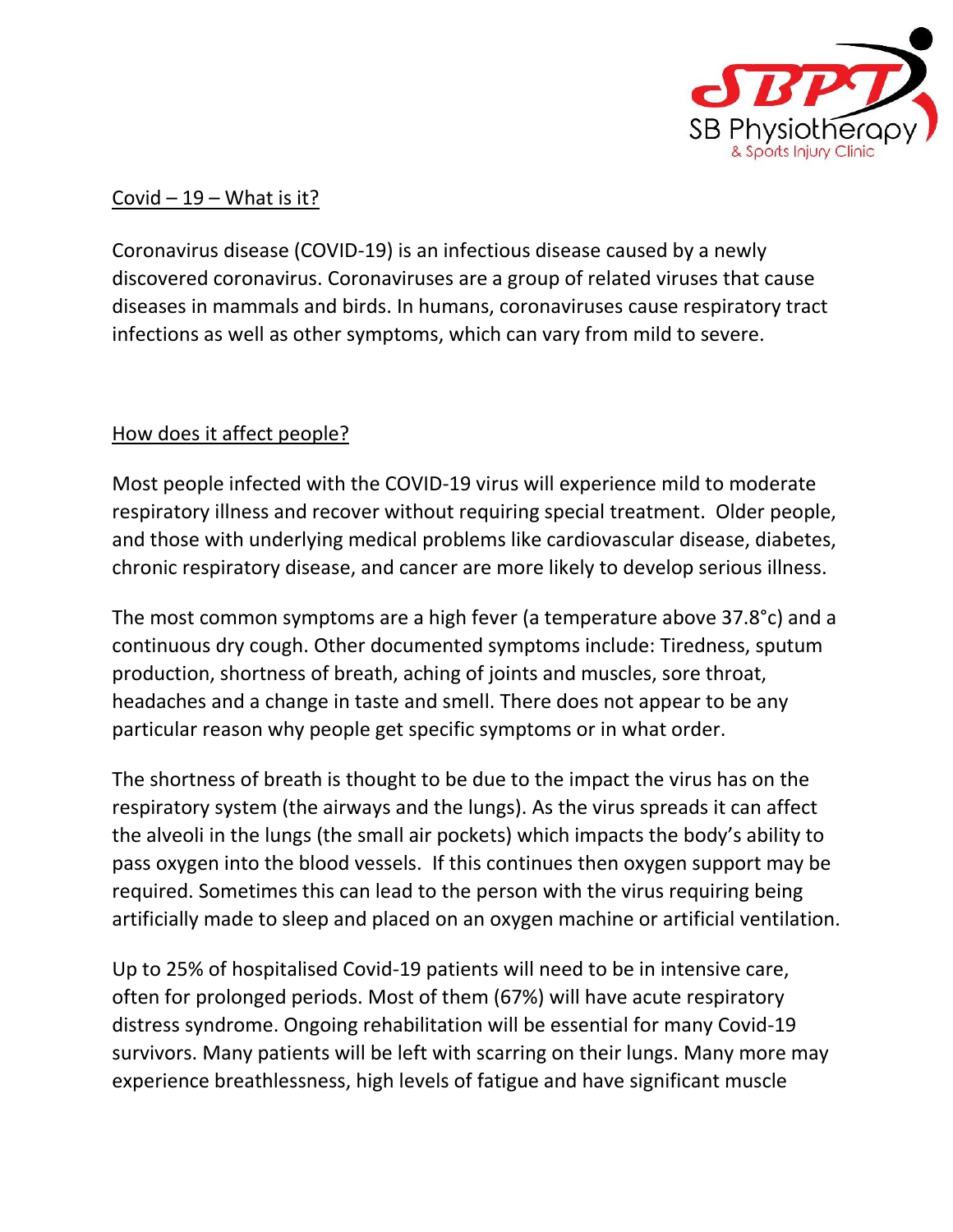

deconditioning and loss of strength. People with preexisting long term conditions will be more severely affected, and their rehab needs may be more complex.

# How physiotherapy can manage symptoms/ aid recovery

Many people will find that after being unwell for any period of time, they feel weaker and tire more easily. Physiotherapy can help in building up muscle strength again in a way and in a time that is best suited to the person. Physiotherapy looks at all muscles, not just the obvious ones, including the muscles of the lungs. These muscles may be severely affected by the illness and may need special exercises to assist with the feeling of breathlessness post illness. Specialist respiratory physiotherapy looks at regaining the strength of the lung muscles as well as expanding the lungs to maintain the stretchy nature of the lung tissue.

Respiratory physiotherapy along side 'normal' physiotherapy will assist a person in returning to their normal levels of function and help someone reach their full potential.

# **How can you manage your symptoms and aid recovery?**

# Managing Breathlessness

People with lung problems may often feel short of breath. Daily tasks such as walking, getting dressed or doing jobs around the house, could make them feel breathless. Being breathless can make you panic or feel frightened. The positions below should help to ease the feeling of breathlessness and therefore the feeling of being frightened.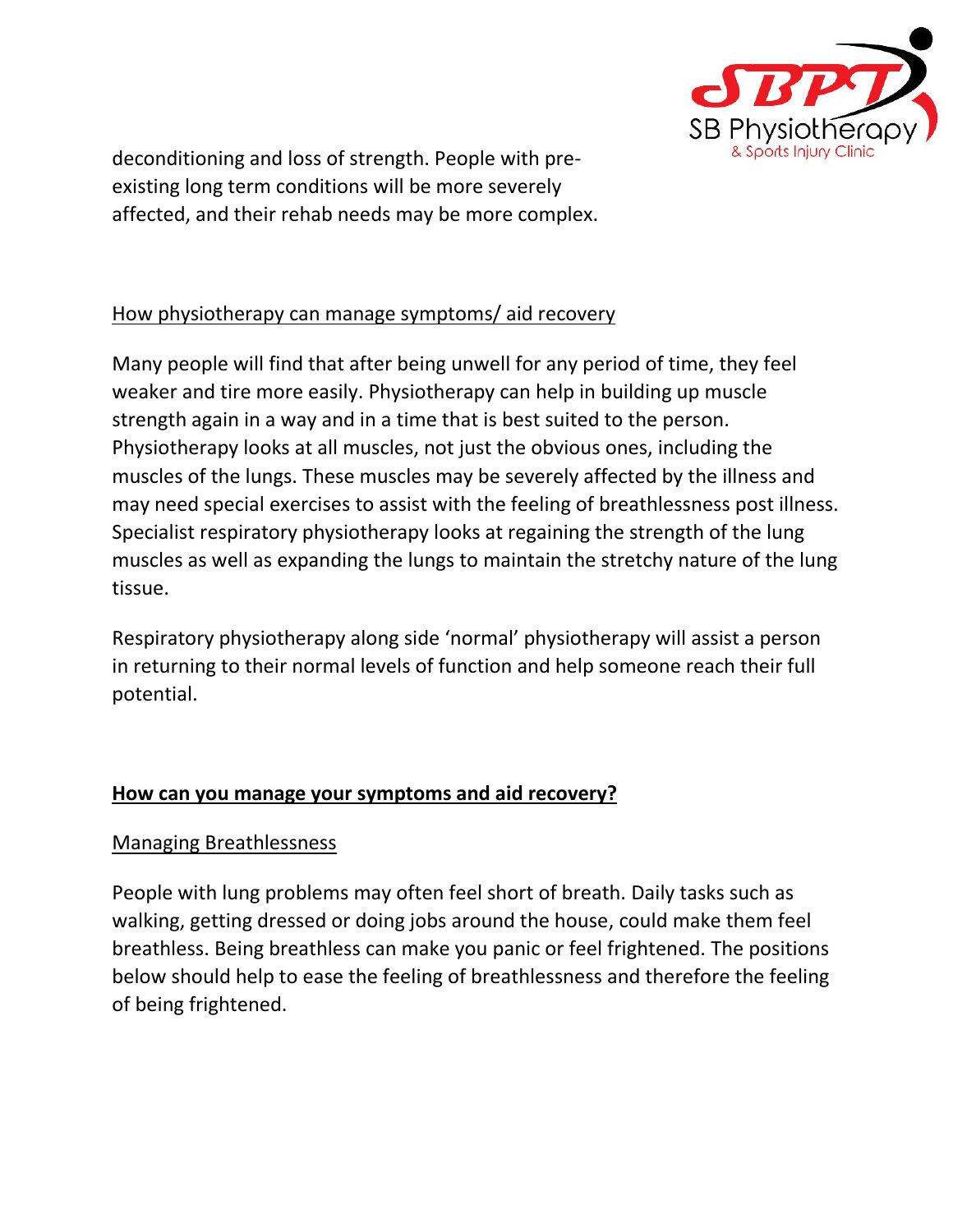

# **Sitting Upright**

Sitting Upright Sit upright against the back of a firm chair. Rest your arms on the chair arms or on your thighs. Make your wrists and hands go limp.



## **Forward Lean Sitting**

Sitting leaning forward at a table Sit leaning forward with your elbows resting on a table. You can also put a few pillows or cushions on the table to rest your head on.







## **Stand leaning forward**

lean from the hips, with your forearms resting on something at the right height, such as a chair or kitchen work surface.

When you're out and about, you could lean on a walking stick or a frame with wheels. If you're shopping, use your supermarket trolley.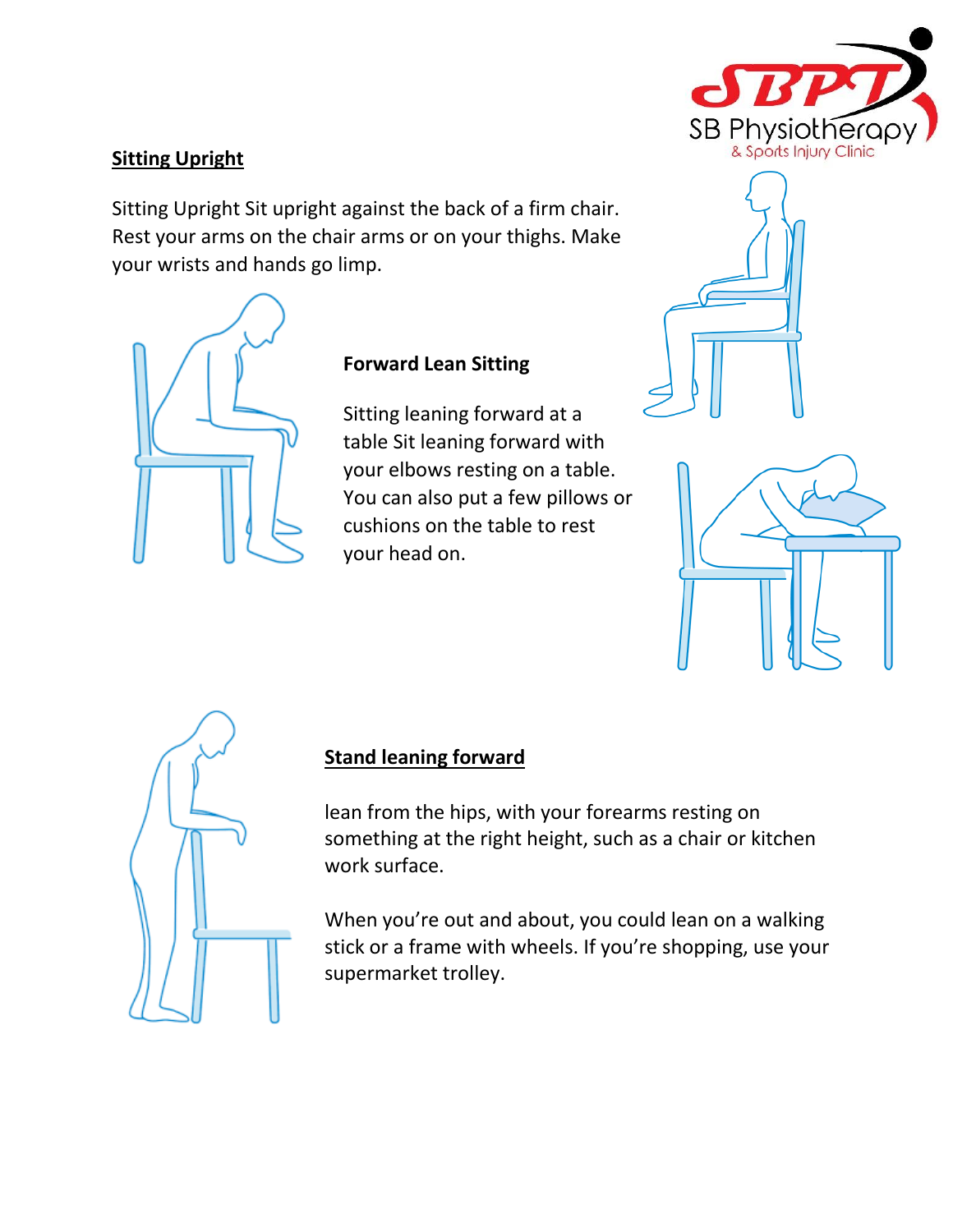

## **High side lying**



Lie on your side, with a few pillows under your head and shoulders. Some people like to use a foam wedge

instead. A pillow between your waist and armpit can stop you sliding down the bed. Make sure the top pillow supports your head and neck. Your knees and hips should be slightly bent.

## **Conserve Energy**

People suffering with breathlessness will often say that they get breathless very quickly whilst doing activities. Learning to pace activites correcly will help to avoid getting breathless in the first place so you can do more in the long run. Little and often is a great rule!

The Association of Chartered Physiotherapists in Respiratory Care have great advice on this:

- Plan ahead
- Avoid the Boom-Bust Cycle
- Sit during tasks and activities
- Pace yourself

## **Plan ahead**

- Spread heavy and light tasks throughout the day. This allows you to recover your energy after a heavier task. Do the heavy tasks when you are at your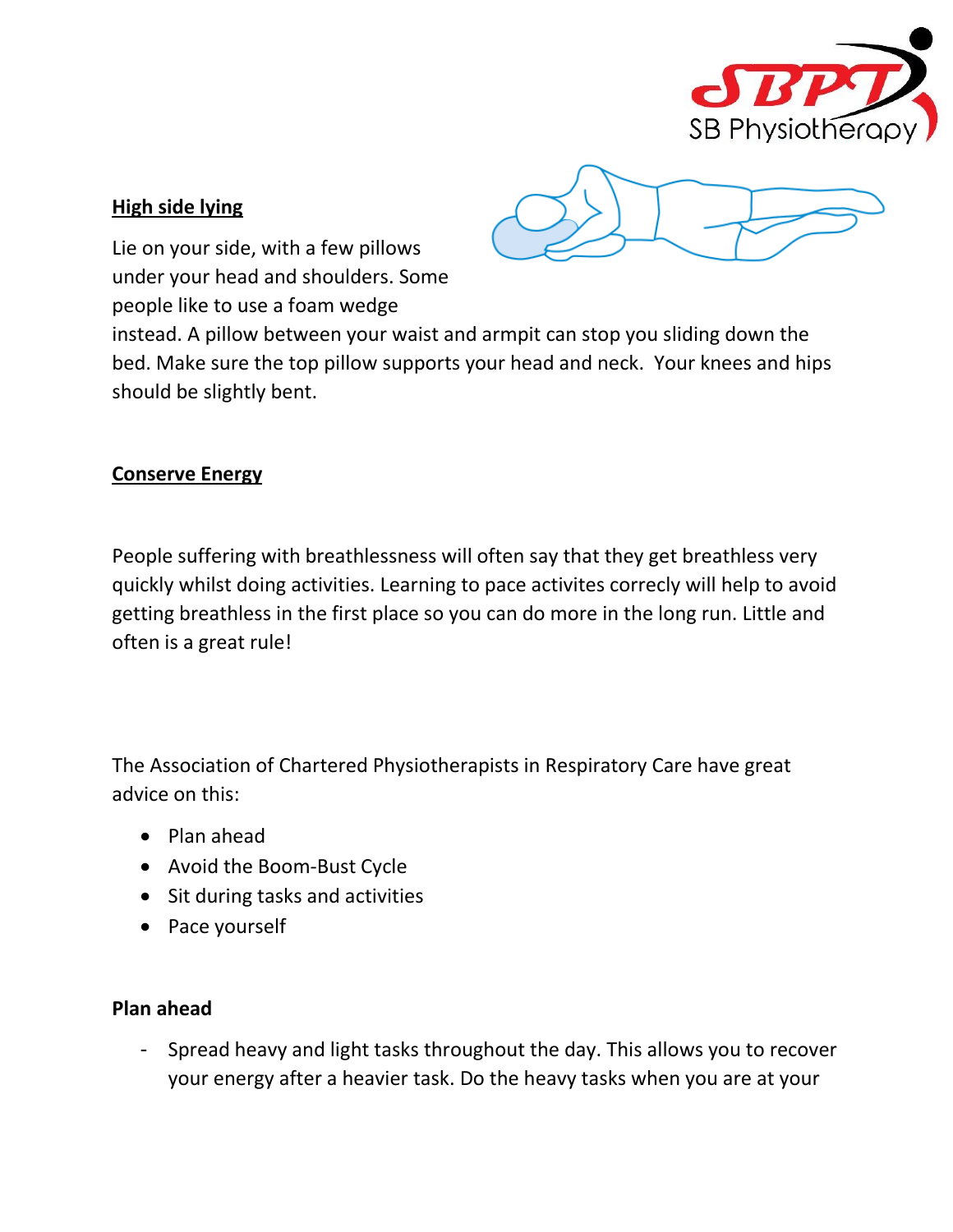

best in the day. For example, if you have more energy in the morning, do your biggest or hardest tasks then.

- Gather all the items you need for a given job; for example, your clothes before starting to get dressed. Then take a rest before starting the task. This allows you to recover your energy so you have some left to do the task.

## **Avoid the Boom-Bust Cycle**

- Boom: On a good day you have more energy, therefore it is tempting to do all the jobs or activities that you have been wanting to do. If you do this, you may do more than your body is used to. As a result you can experience fatigue and tiredness and feel more short of breath.
- Bust: You have done too much and now have no energy. To recover from this 'bust' phase you are forced to rest, sometimes even for a few days. After a few days rest, you feel better and start the over-activity again and so this harmful cycle goes on.

Try not to 'Boom' or 'Bust' by pacing your activities and doing little and often even if you think you are having a good day. Before long you will be having more good days and will feel able to do a little bit more every day.

#### **Sit during tasks and activites**

Sitting uses less energy than standing so when possbile, try to sit. For example, try sitting in the bathroom when washing or drying yourself. Having a seat in the shower can be helpful. Sitting down to prepare vegetables for a meal can also help you to save your energy.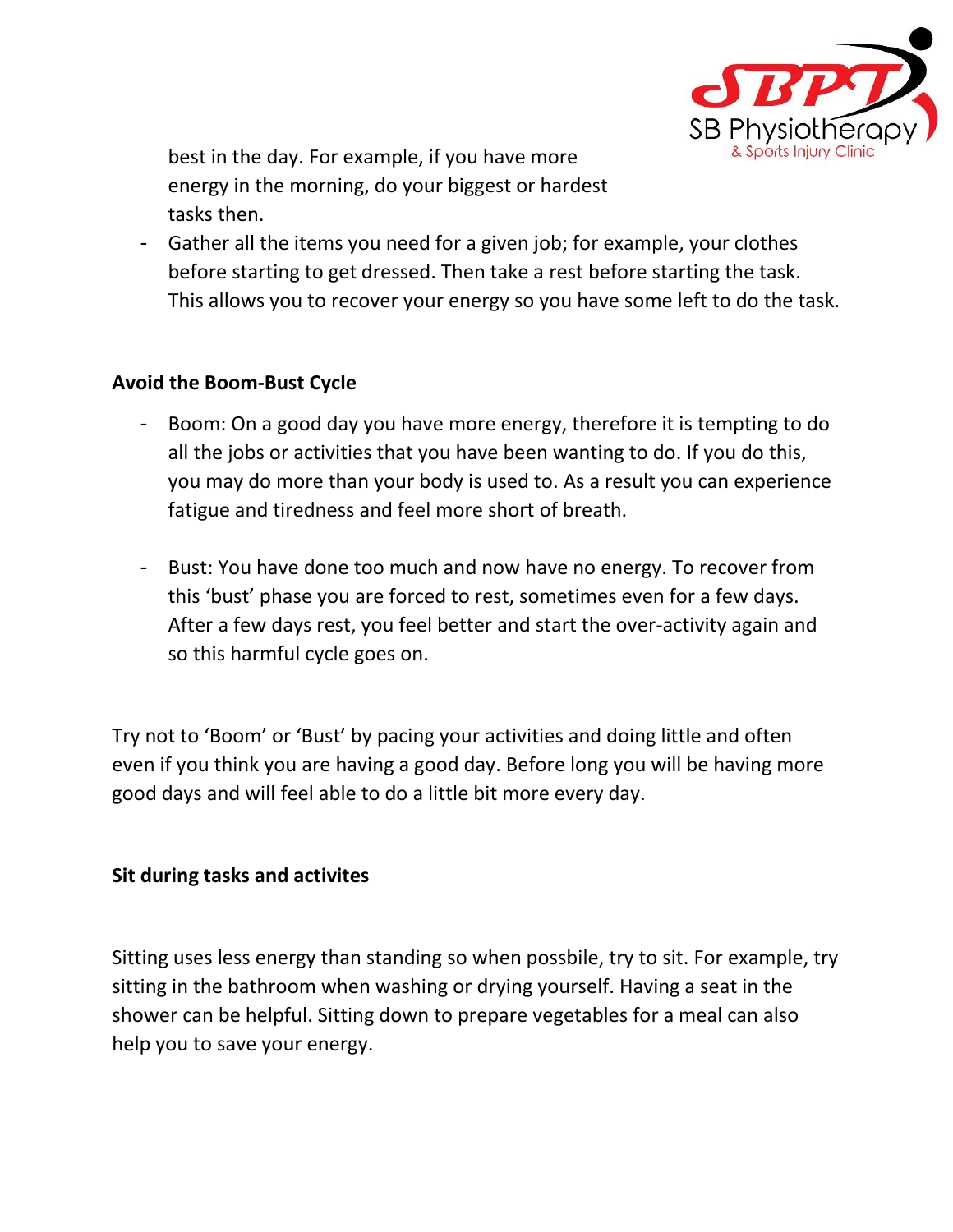

# **Pace Yourself**

Pacing yourself is all about energy conservation – finding the easiest way to do what you have to do so that you have a little energy left over at the end to do something you want to do.

It is the opposite of the 'Boom' and 'Bust' Cycle. For example: finding the most energy efficient way of getting washed and dressed in the morning so you can do some exercise afterwards. This will help to make you stronger and be able to do all those tasks easier in the long run.

Keeping to a moderate, steady pace during tasks and activity allows you to be most productive. For example, don't rush to get to the top of the stairs, pace yourself to leave some breath for when you get to the top.

Some helpful tips are:

- Avoid fatigue
- Get enough rest
- Do not wait until you are tired before you stop and rest
- Try to have a rest or lie down for a short time in the afternoon to recover some of the energy used during morning activities
- Avoid hurrying or rushing
- Avoid large meals
- Avoid activities for 1 hour after meals

## **Nutrition and Hydration**

People with poor nutrition and hydration may have a deficit of energy, protein, vitamins, or minerals, and this has a negative impact on the body. Malnutrition can start in just a matter of days or weeks of not getting the right food intake. People who are malnourished are at greater risk of weakness, poor endurance